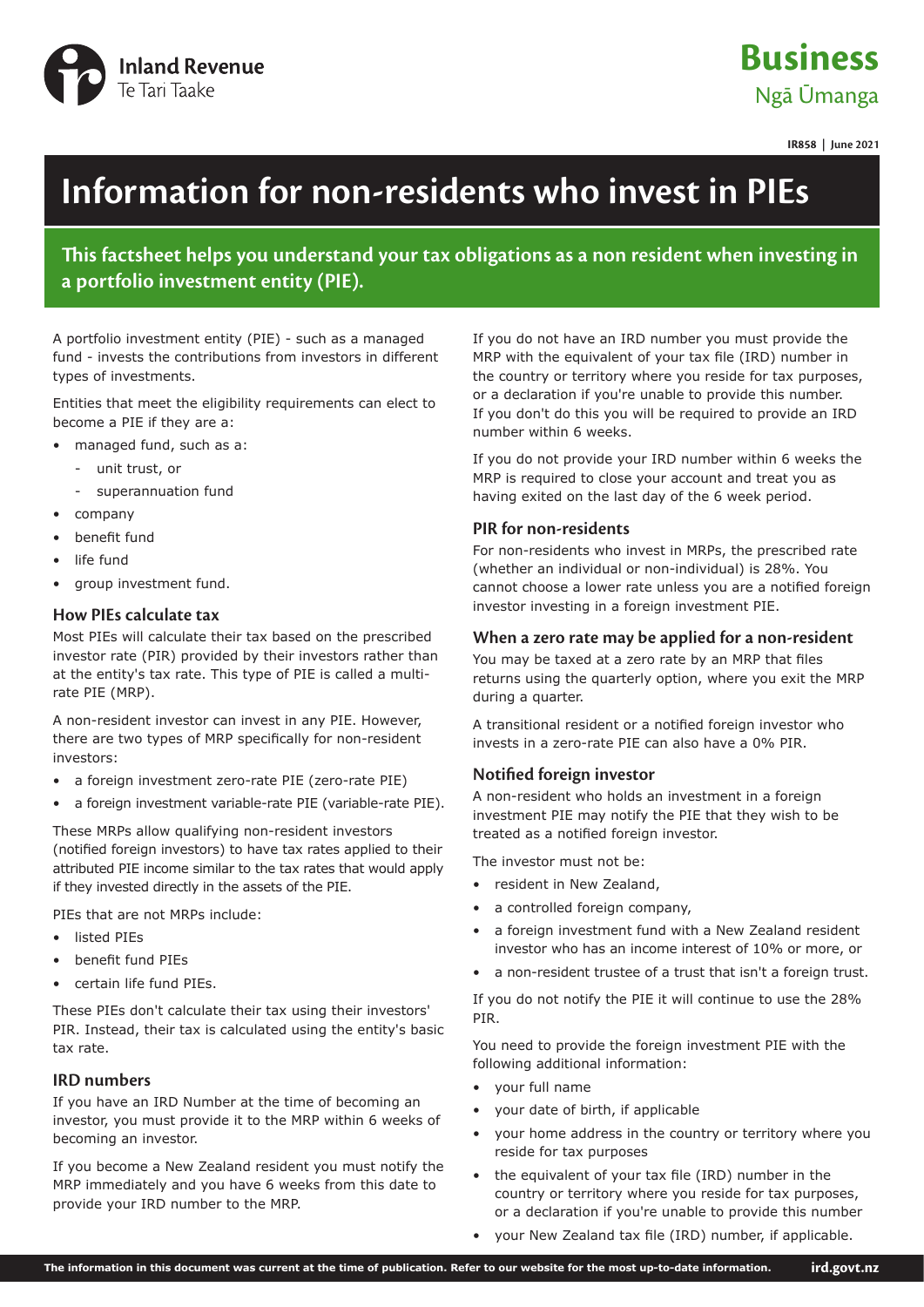#### **PIR for notified foreign investors**

For non-residents who invest in a zero or variable rate foreign investment PIE different prescribed rates apply if the investor is a notified foreign investor.

A notified foreign investor in a variable rate foreign investment PIE has different rates applied based on the type and country of source of the attributed income. For dividend income attributed to you the rate will vary based on whether you live in a country with which we hold a double tax agreement.

If you are a notified foreign investor in a zero-rate foreign investment PIE you can have the zero rate applied to your attributed PIE income.

#### **Ceasing to be represented by a proxy**

If you are represented by a proxy for PIE investors and then cease to be represented by that proxy, their obligations will pass directly to the PIE that holds your investment. You should give the PIE your correct PIR and IRD number.

#### **Arriving/leaving New Zealand and your PIR**

If you are a New Zealand-resident individual who has invested in an MRP and you then cease to be resident and you are not a notified foreign investor, your PIR should be 28% from the date you leave New Zealand. You should tell the MRP of the change as soon as possible.

If you have invested in a foreign investment PIE, you may choose to be a notified foreign investor.

A transitional resident in a zero-rate PIE can notify the 0% PIR for each year they're a transitional resident.

All transitional and new residents who are not an investor in a zero-rate PIE, must include their worldwide income when determining their PIR in the first two years they are a New Zealand resident.

Despite this requirement, they may choose not to include their foreign sourced income when working out their PIR for either or both of the income years, if they reasonably expect their taxable income in either of the first two years as a resident will be significantly lower than their total income from all sources for the previous income year(s).

Any PIE attributed income earned must be included in their annual income tax assessment regardless of the PIR used.

#### **Record-keeping requirements**

If your only New Zealand-sourced income is taxed at source and you have provided your IRD number to all payers there are no record keeping requirements. However, when you're required to provide details of your attributed PIE income for the purpose of a New Zealand student loan repayment obligation, then you must keep your records relating to that income for 12 months after the end of the income year in which the income was derived.

If you're a notified foreign investor without an IRD number or you have other New Zealand income that is not taxed at source you need to keep your records for seven years.

## **Income attributed by the MRP**

#### **PIE tax and NRWT (non-resident withholding tax)**

The NRWT rules do not apply to MRP investments other than a foreign investment PIE choosing to use the NRWT rules for certain dividends paid to a notified foreign investor.

If you are notified foreign investor who is a resident of a country New Zealand operates a double taxation agreement (DTA) with, under the NRWT rules the tax you pay on interest, dividends and royalties is limited to prescribed tax rates (usually 10% or 15%).

Otherwise, as the tax on income from your investment in the PIE is actually paid by the PIE:

- the limitation under the DTA will not apply, and
- the tax on your investment will be calculated at 28%, and
- you may not be able to claim the tax paid by the PIE as a credit in your country of residence.

A PIE that is a listed company and does not use your PIR may continue to pay dividends to non-residents, which will be subject to NRWT.

### **When income attributed by the MRP must be included in your New Zealand tax return**

Where you have:

- notified an incorrect PIR or had the default rate applied, or
- had a zero-rate applied in a quarter on exit from a PIE that files returns using the quarterly option

your PIE income must be included in your New Zealand income tax return.

Where the PIE income has been taxed at a rate lower than your actual rate, the tax already deducted by the MRP can be used as a tax credit.

#### **When is your MRP income received?**

MRP income is treated as being received in your income year that includes the end of the MRP's income year. If you and the MRP have standard 31 March balance dates, the year in which the MRP attributes the income and you receive it, will be the same.

If you have a balance date other than 31 March, the year in which the income is received may be different from the year in which the MRP attributes the income.

#### **Dividends/distributions**

Dividends or distributions received from an MRP are excluded income and are not required to be included in your New Zealand income tax return. However, if your foreign investment PIE chooses to pay a dividend instead of attributed PIE income to a notified foreign investor, it may apply the NRWT rules to that dividend and the dividend will be non-excluded income.

A PIE that is a listed company and doesn't use your PIR may continue to pay dividends to non-residents, which will be subject to NRWT.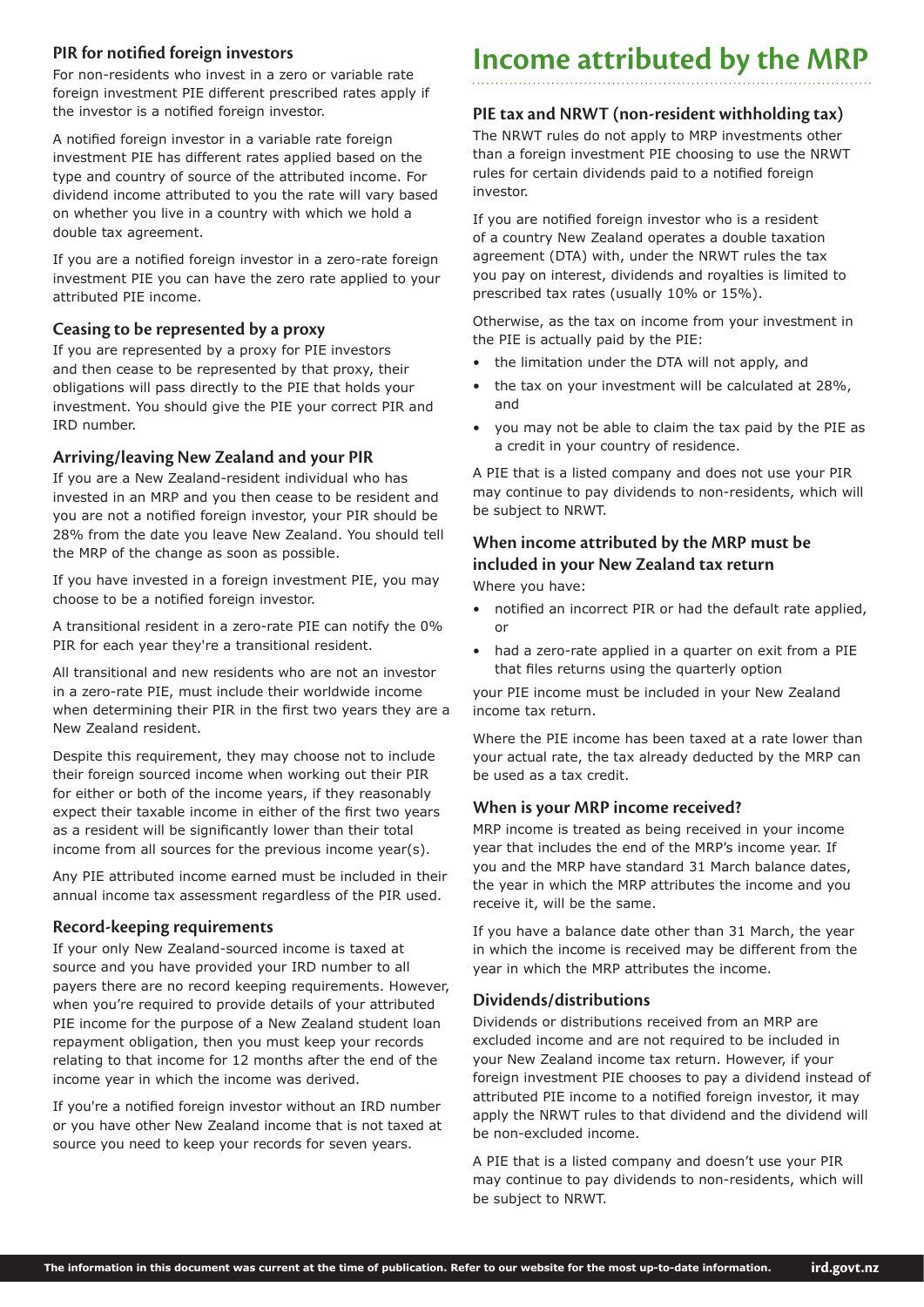### **Investor statements**

MRPs are required to issue investor statements providing investors with information about:

- their interest in the MRP
- the income derived from their investment in the income year
- the tax calculated by the MRP on their investment.

Generally, investor statements are required to be issued by 31 May or 30 June after the end of the MRP's income year.

#### **Where you are required to include MRP income in your New Zealand tax return, what information on the investor statement do you use?**

The investor statement issued by the MRP will provide details of the income and tax paid to include in your tax return.

The following table shows where an investor has been taxed at a zero rate on exit from an MRP that files returns using the quarterly option. The investor will not have PIE tax paid. The MRP will attribute the income and any associated tax credits.

#### **Investor statement - to be included in the tax return**

| Taxable income/loss | \$300 | Total income attributed by<br>the MRP. There is no tax<br>paid by the MRP.          |
|---------------------|-------|-------------------------------------------------------------------------------------|
| <b>FTC</b>          | \$5   | The foreign tax credits<br>attributed to the investor<br>for the year.              |
| IC                  | \$10  | The imputation credits<br>attributed to the investor<br>for the year.               |
| <b>RWT</b> credits  | \$10  | The resident withholding<br>tax credits attributed to the<br>investor for the year. |

The income tax return will include \$300 income with total tax credits of \$25.

Where there is a rate change during a year you may receive two investor statements, one for each rate applied during the year.

#### **Residual interests**

If, at the end of the quarter in which you exit an MRP that files returns using the quarterly option there is any residual value of your interest in the MRP, the residual interest will be paid to Inland Revenue by the MRP, within one month of the end of the quarter in which the exit period falls. You'll be entitled to a tax credit equal to the residual interest paid. This credit can be included in the RWT question on the tax return.

## **Where does PIE income go in the income tax return?**

Where you are required to include PIE income in your New Zealand tax return you will need to provide details of the income, tax credits and tax paid in a separate letter and attach it to the return. We will then complete the required details.

#### **Tax credits**

Foreign tax credits are included by the MRP when it calculates its tax. They can only be used to the extent of the New Zealand tax payable on the PIE attributed income.

Where your income attributed by the MRP has been taxed at a PIR of 0% on exit from the MRP, the foreign tax credits can be claimed in your tax return up to the amount of the tax you're required to pay on the attributed income.

New Zealand tax credits are included by the MRP when it calculates its tax. They can only be used by the MRP to the extent of the New Zealand tax payable on the PIE attributed income.

Where you have been taxed at a zero rate by the MRP on exit, the amount of the attributed New Zealand tax credits flow directly to your New Zealand tax return.

**Note:** Non-residents cannot claim imputation credits.

#### **Excess New Zealand tax credits and losses**

Most MRPs that have excess New Zealand tax credits or losses in a tax calculation period receive a tax credit calculated at the individual investor's PIR. The MRP then credits the investor by adjusting their interest in the MRP, or making a distribution to the investor.

#### **Student loans**

Attributed income from a locked-in PIE isn't required to be included in your adjusted net income when determining student loan repayments.

A locked-in PIE is a superannuation fund or retirement savings scheme where you must be of a specified retirement age or be in exceptional circumstances before you can access the funds.

Attributed PIE income from a non-locked-in PIE and dividends from a listed PIE need to be included in your adjusted net income when determining student loan repayments.